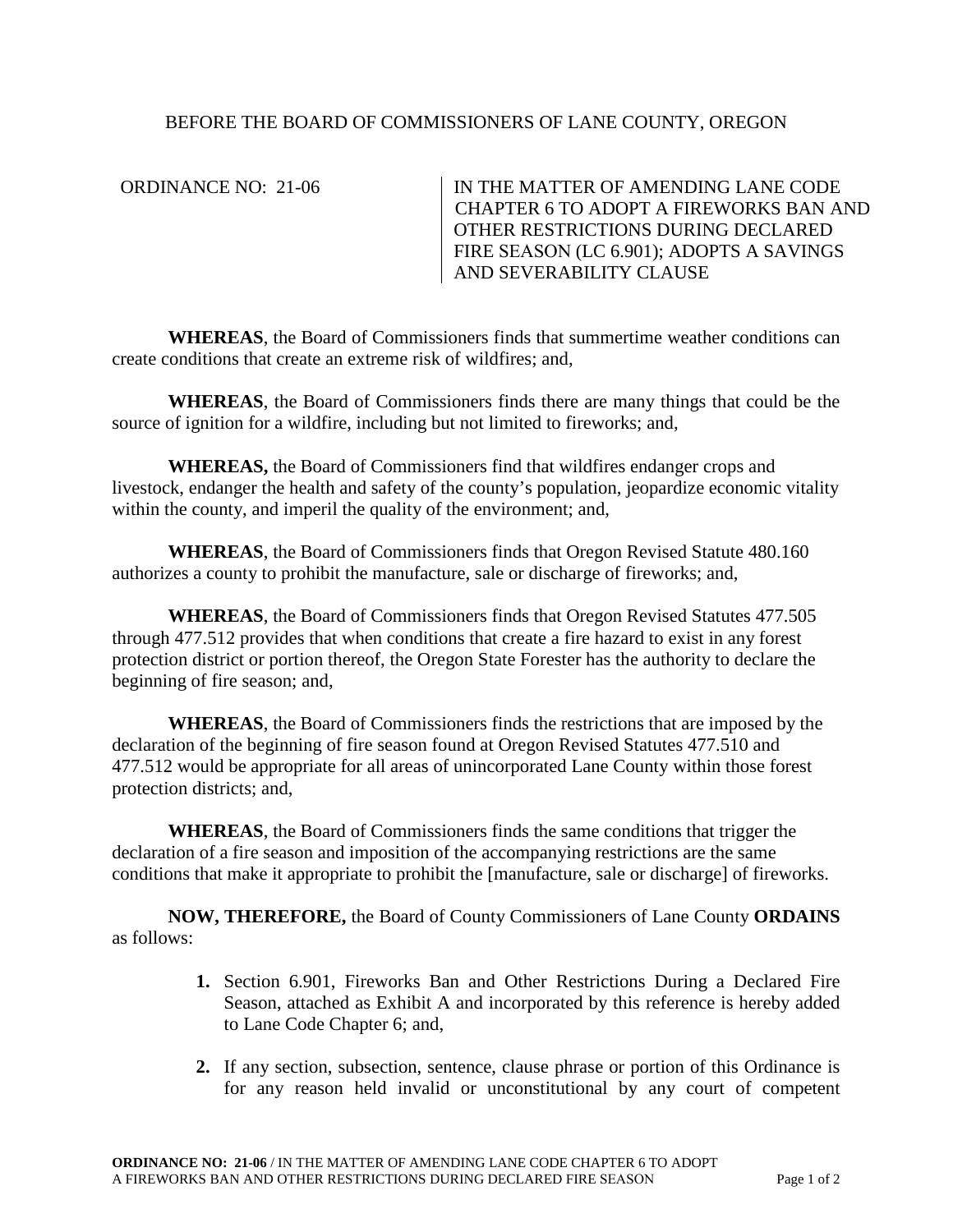jurisdiction, such portion constitutes a separate, distinct and independent provision, and such holding does not affect the validity of the remaining portions hereof.

- **3.** Nothing herein is intended to, nor acts herein to amend, replace, or otherwise conflict with any other ordinances of Lane County or any other Code or statutory provisions unless expressly so stated.
- **4.** There is a public emergency and this Ordinance is necessary for the protection of public health, public safety, and public property and is effective immediately upon adoption.

**ENACTED** this  $24$ thday of  $\_\_$ August  $\_\_$ , 2021

 $\frac{1}{2}$   $\frac{1}{2}$   $\frac{1}{2}$   $\frac{1}{2}$   $\frac{1}{2}$   $\frac{1}{2}$   $\frac{1}{2}$   $\frac{1}{2}$   $\frac{1}{2}$   $\frac{1}{2}$   $\frac{1}{2}$   $\frac{1}{2}$   $\frac{1}{2}$   $\frac{1}{2}$   $\frac{1}{2}$   $\frac{1}{2}$   $\frac{1}{2}$   $\frac{1}{2}$   $\frac{1}{2}$   $\frac{1}{2}$   $\frac{1}{2}$   $\frac{1}{2}$  rney, Chair County Board of Commissioners

\_\_\_\_\_\_\_\_\_\_\_\_\_\_\_\_\_\_\_\_\_\_\_\_\_\_\_\_\_\_\_\_\_\_\_\_\_\_\_\_\_

Recording Secretary for this Meeting of the Board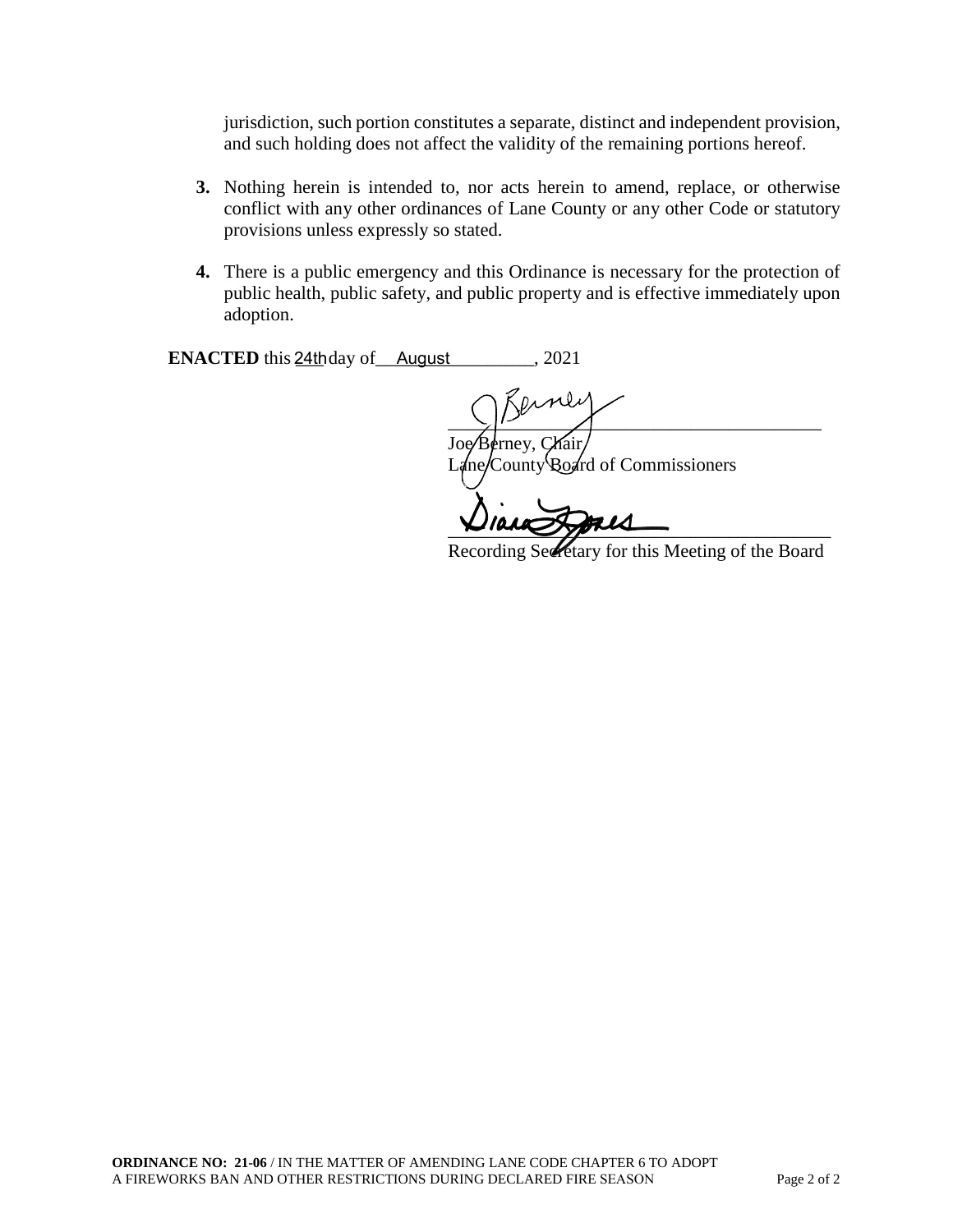(a) The provisions of LC 6.900(2) can be enforced by any police officer or sheriff's deputy within Lane County.

 (b) Violation of the Social Host Ordinance, LC 6.900, is an unclassified violation requiring a mandatory appearance and is punishable upon conviction as follows:

(i) First response within a three (3) year period:

 (A) The occupant(s) and owner(s) of the property shall receive notice of the event and a warning that if another event occurs involving the same occupants and owners within 3 years, the provisions of LC 6.900 require payment of response fees and enhanced fines.

(B) The occupant(s) and owner(s) of the property shall be fined \$500.

(ii) Second and subsequent responses within a three (3) year period:

 (A) For the second response, the occupant(s) and owner(s) shall be assessed the actual cost for law enforcement, fire and other emergency response providers to respond to the location and conduct the investigation and/or emergency care that is deemed necessary by the responding agencies and a fine of \$750.

 (B) For each subsequent response in a three (3) year period, the occupant(s) and owner(s) shall be assessed the actual cost for law enforcement, fire and other emergency response providers to respond to the location and conduct the investigation and/or emergency care that is deemed necessary by the responding agencies, and an additional \$1,000 fine shall be charged.

 (5) Fees and fines can be collected through either a collection agency, through civil action or through a request for restitution through the appropriate court handling either the violation proceeding or related proceedings. Responding entities may formulate intergovernmental agreements as to the handling of response fee assessments.

*(Revised by Ordinance No. 5-09, Effective 2.4.10; 1-11, 8.12.11)*

## **FIREWORKS**

## **6.901. Fireworks prohibition and fire restrictions.**

 (1) Upon the declaration of fire season by the Oregon State Forester pursuant to ORS 477.505 for [any forest protection district/ all of Lane County] the [manufacture, sale, use or discharge] of fireworks is prohibited in unincorporated Lane County. In addition, the restrictions listed in ORS 477.510 and ORS 477.512 will also apply in unincorporated Lane County. The prohibitions and restrictions shall remain in place until the Oregon State Forester declares an end to fire season pursuant to ORS 477.505.

- (2) For purposes of this section, the following definitions apply:
	- (a) "Oregon State Forester" is defined as the position described in ORS 477.001(27);
	- (b) "Fireworks" has the same definition as ORS 480.111;
	- (c) "Fire Season" has the same definition as ORS 477.001(7).

 (3) Violation of LC 6.901 is punishable upon conviction of not more than \$1000 or by imprisonment in the Lane County Jail for not more than 30 days, or by both.

## **PENALTIES**

### **6.995 Penalties.**

(1) Violation of LC 6.025, 6.030, 6.610 or 6.800 is punishable upon conviction by fine of not more than \$1,000 or by imprisonment in the County jail for not more than 30 days, or by both.

 (2) Violation of LC 6.710 or 6.715 is punishable upon conviction by a fine of not more than \$1,000 or by imprisonment in the County jail for not more than one year, or by both.

*(Revised by Ordinance No. 6-73, Effective 5.30.73; 12-74, 8.7.74; 3-77, 5.25.77; 20-77, 12.21.77; 22-78, 10.13.78; 17-82, 7.16.82; 6-87, 7.3.87; 4-88, 6.1.88; 10-88, 1.4.89; 4-89, 5.12.89; 5-90, 7.6.90; 5-99, 7.28.99; 1-00, 4.12.00)*

# **REWARDS**